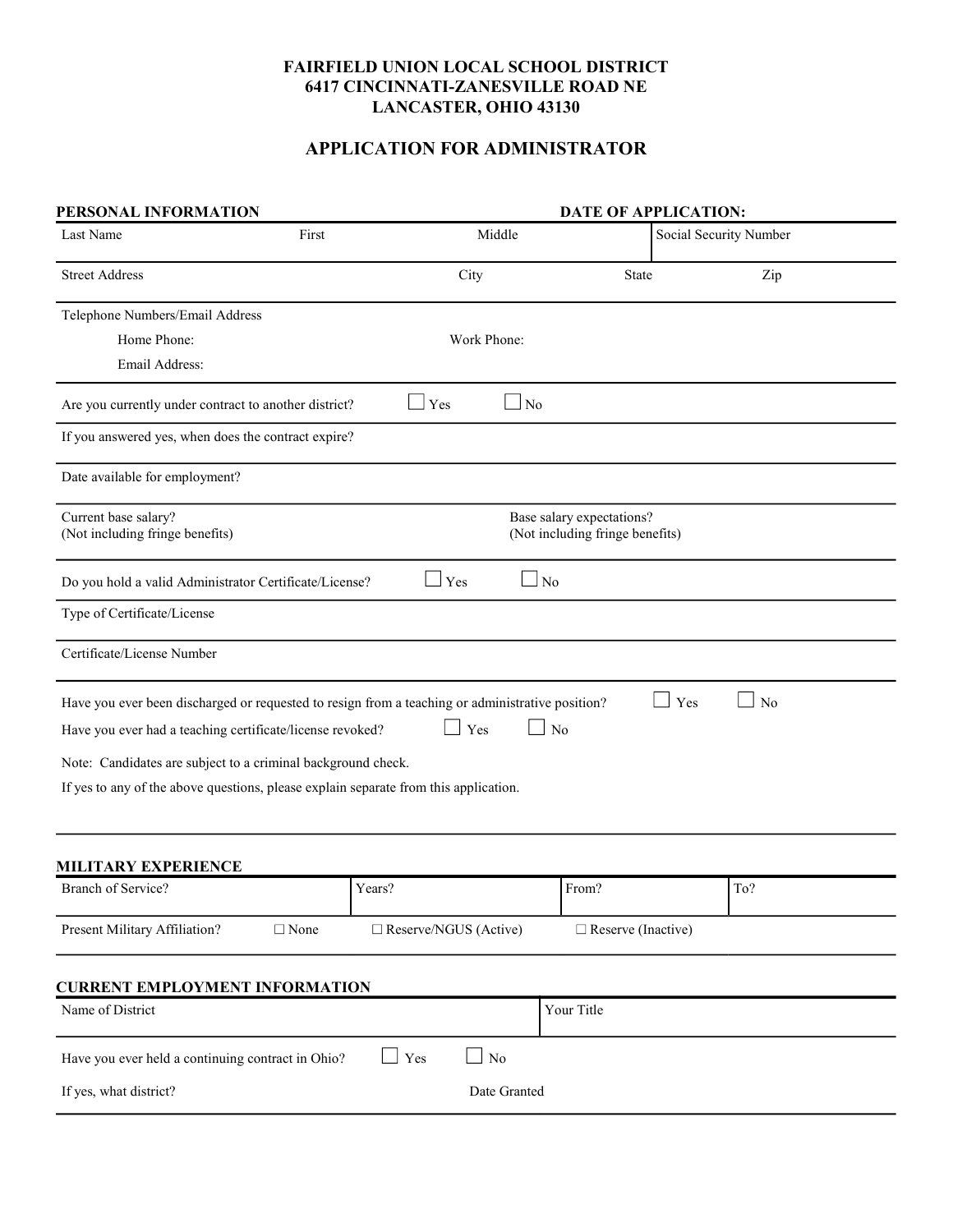## EDUCATIONAL HISTORY - PLEASE INCLUDE ON RESUME

## PROFESSIONAL EXPERIENCE - PLEASE INCLUDE ON RESUME

#### LIST OTHER WORK EXPERIENCE

LIST OTHER ACTIVITIES/SERVICE

WHY ARE YOU INTERESTED IN THIS POSITION?

## DESCRIBE TWO OF YOUR MAJOR CAREER ACCOMPLISHMENTS

## DESCRIBE A DISCOURAGING OR CHALLENGING SITUATION IN YOUR EDUCATIONAL CAREER AND HOW YOU OVERCAME THE SITUATION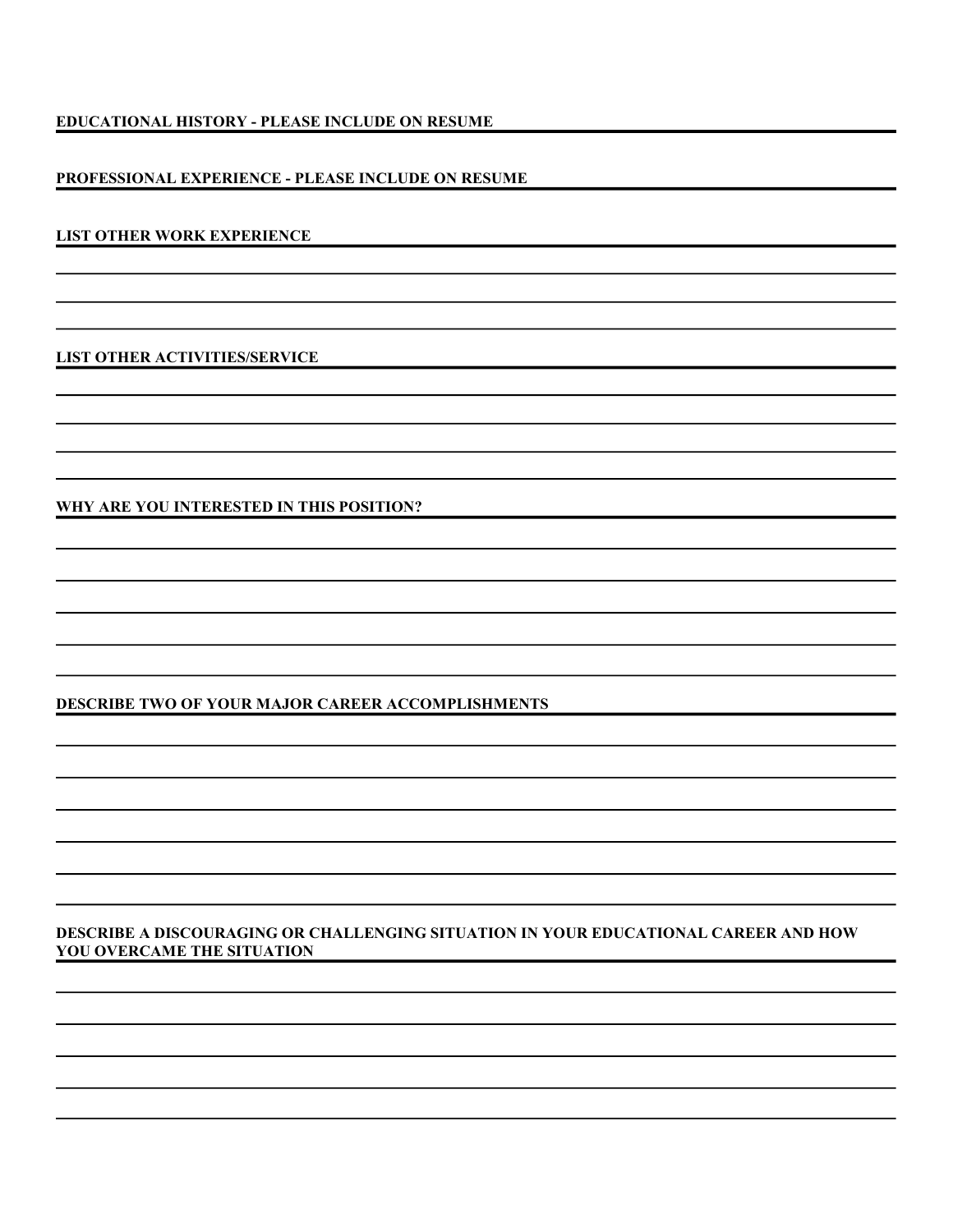# DESCRIBE HOW YOU WOULD PROVIDE LEADERSHIP TO THE SCHOOL STAFF

## ON WHAT BASIS WOULD YOU JUDGE YOUR SUCCESS AS A PRINCIPAL?

DESCRIBE YOUR TRAINING AND EXPERIENCES IN CURRICULUM AND ASSESSMENT

DESCRIBE YOUR EXPERIENCE AND ABILITY TO MANAGE DATA FOR THE PURPOSE OF ACADEMIC **EXCELLENCE**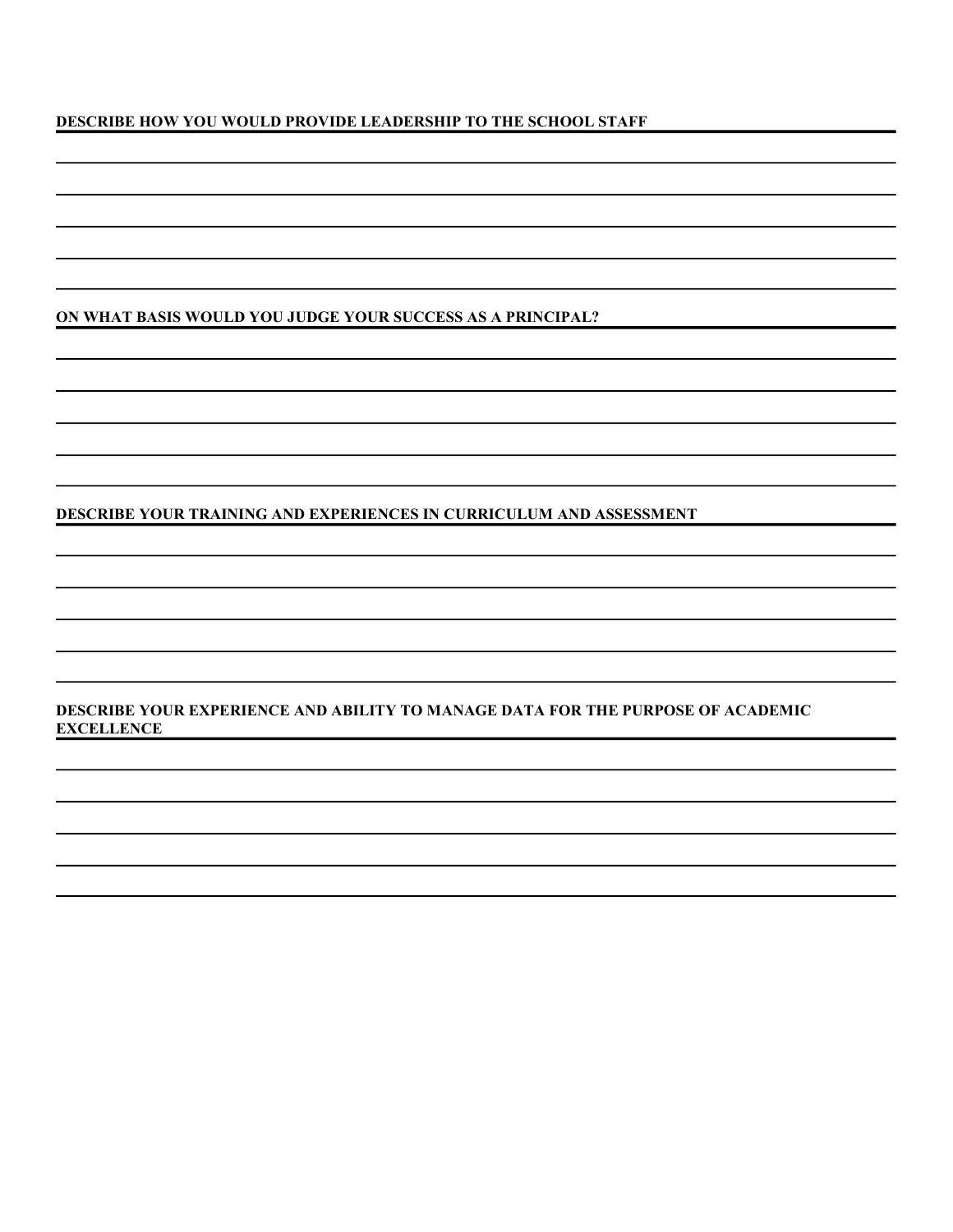# **REFERENCES**

Please list below the names and addresses of five persons who can speak of your professional competency and character.

| Name                                                                              | Type of Acquaintance |
|-----------------------------------------------------------------------------------|----------------------|
| Street Address, City, State, Zip Code                                             | Phone                |
|                                                                                   | Home                 |
|                                                                                   | <b>Business</b>      |
| Name                                                                              | Type of Acquaintance |
| Street Address, City, State, Zip Code                                             | Phone                |
|                                                                                   | Home                 |
|                                                                                   | <b>Business</b>      |
| Name                                                                              | Type of Acquaintance |
| Street Address, City, State, Zip Code                                             | Phone                |
|                                                                                   | Home                 |
|                                                                                   | <b>Business</b>      |
| Name                                                                              | Type of Acquaintance |
| Street Address, City, State, Zip Code                                             | Phone                |
|                                                                                   | Home                 |
|                                                                                   | <b>Business</b>      |
| Name                                                                              | Type of Acquaintance |
| Street Address, City, State, Zip Code                                             | Phone                |
|                                                                                   | Home                 |
|                                                                                   | <b>Business</b>      |
| May representatives of the Fairfield Union Schools contact your current employer? | Yes<br>$\Box$ No     |